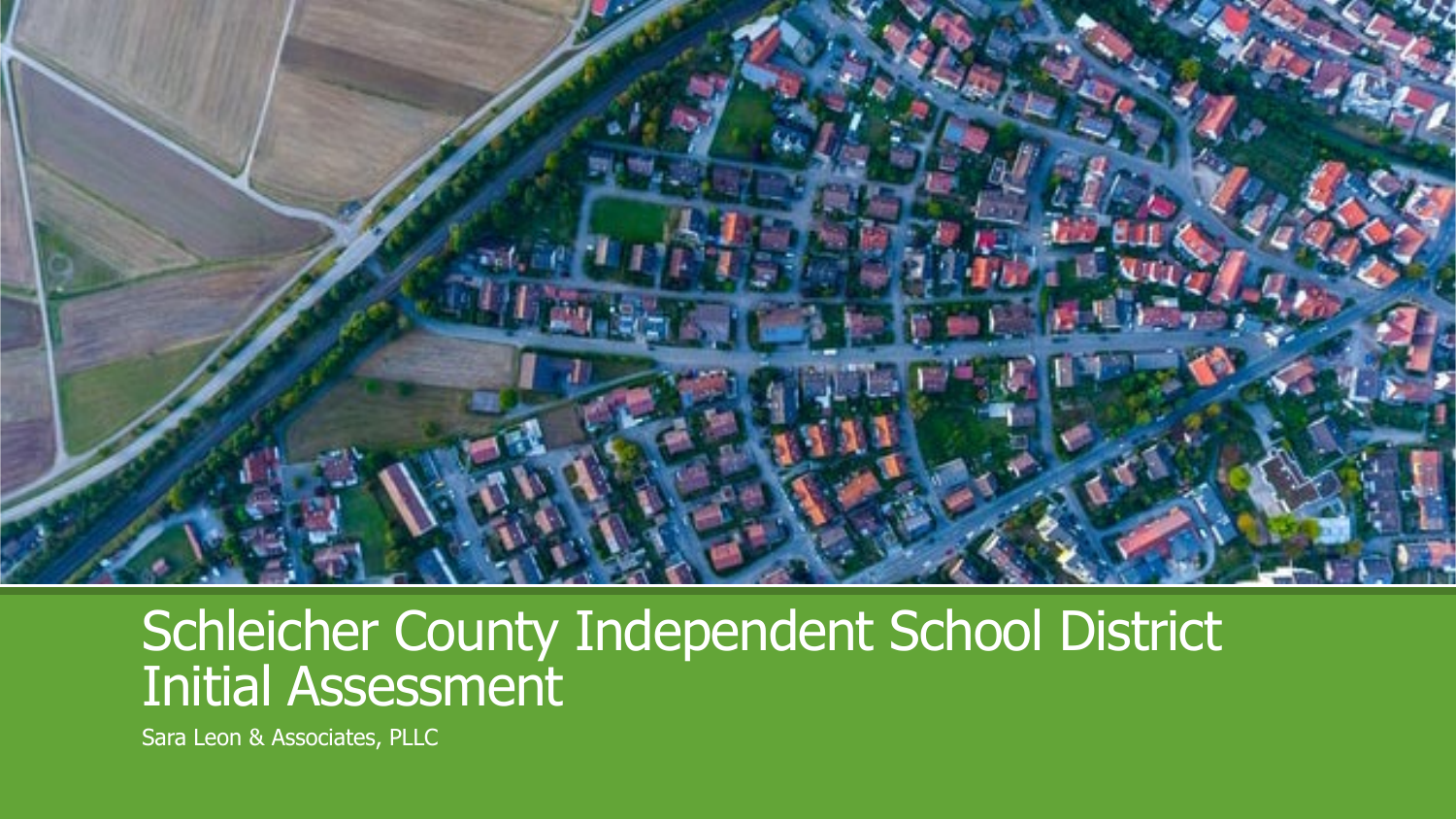What Legal **Principles** Govern the Redistricting Process?

There are three basic legal principles that govern the redistricting process:

- 1. "One person-one vote" (equal population) principle;
- 2. Non-discrimination standard of Section 2 of the Voting Rights Act; and
- 3. Shaw v. Reno and equal protection limitations on the use of race as a factor in redistricting.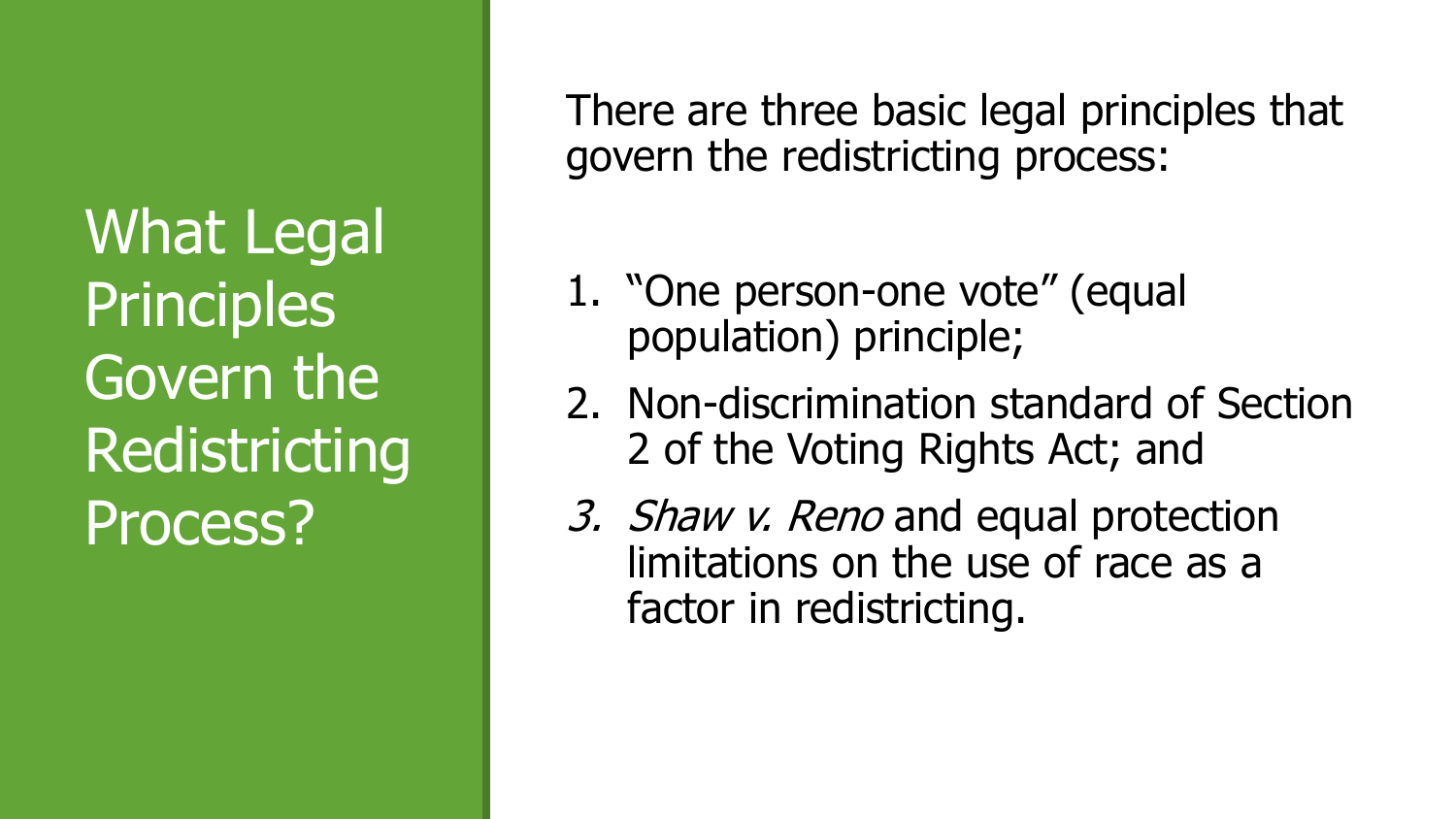# "One Person-One Vote"

- Requires that members of an elected body be drawn from districts of substantially equal population.
- **Redistricting strives to create districts that have a total population deviation of no more than 10 percent between their most and least heavily populated districts.**
	- $\circ$  Total maximum deviation 10 percent deviation
	- <sup>o</sup> Ideal (or target) population the population that an ideal sized district would have for a given jurisdiction. **Numerically, the ideal size is calculated by dividing the total population of the political subdivision by the number of elected positions**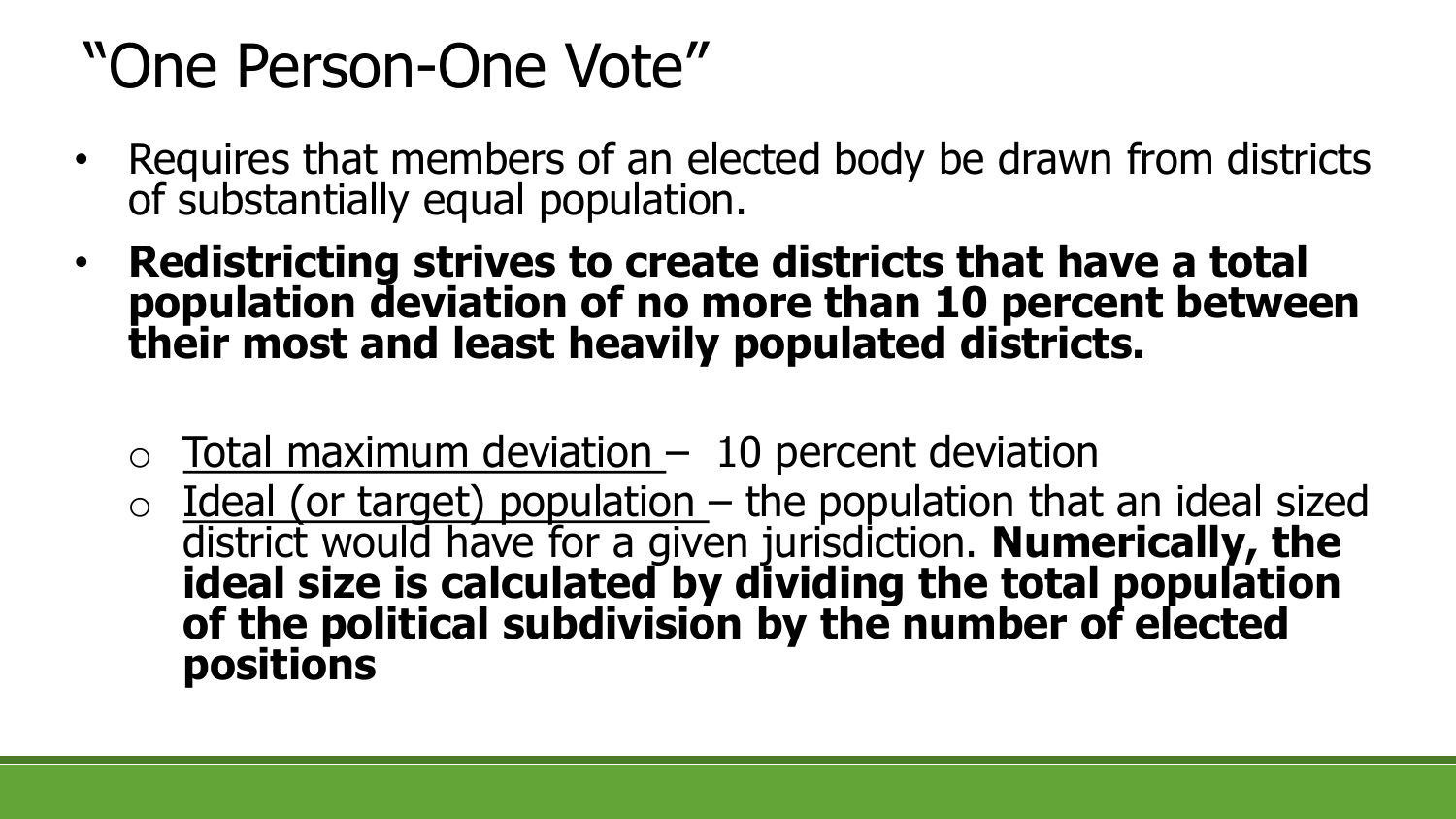## Initial Assessment

- According to 2020 census, each of Schleicher County ISD's five single member districts has an ideal population size of 490 persons.
	- $\circ$  District 5 is the largest district, with 584 persons
	- $\circ$  District 3 is the smallest district with 274 persons
- The total deviation of population among the largest and smallest of the five single member districts is 63.24%, well in excess of 10%, the maximum deviation permitted.
- Redistricting of trustee districts is necessary to conform with the "one person, one vote" principle of the United States Constitution.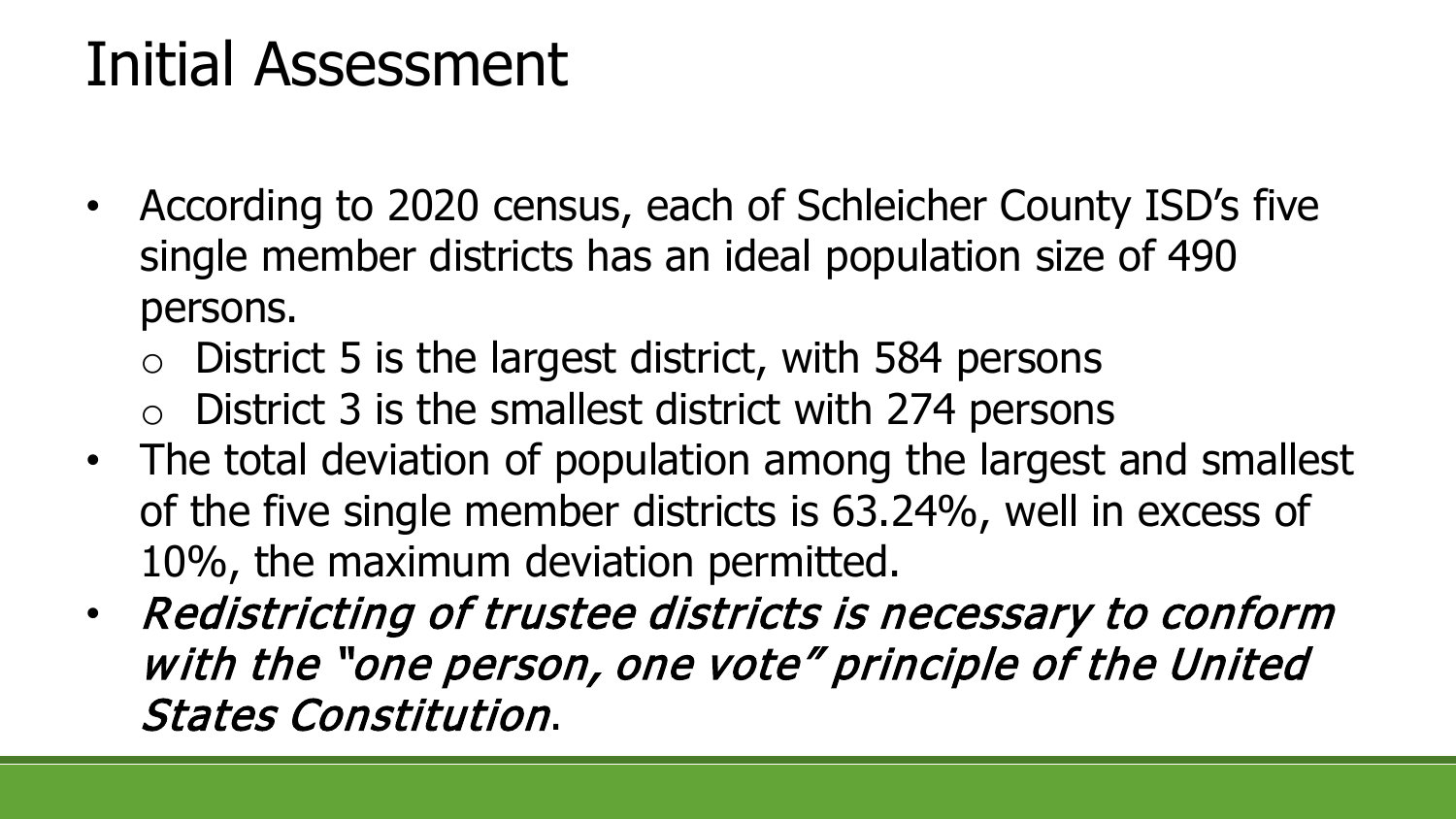#### **Census Geography**



The single-member population data are themselves derived from population data based on smaller geographical units.

The Census Bureau divides geography into much smaller units called **census blocks**. In urban areas, these correspond roughly to city blocks. In rural areas, census blocks may be quite large.

**Census blocks** are also aggregated into larger sets called **voting tabulation districts** or **VTDs** which often correspond to county election precincts.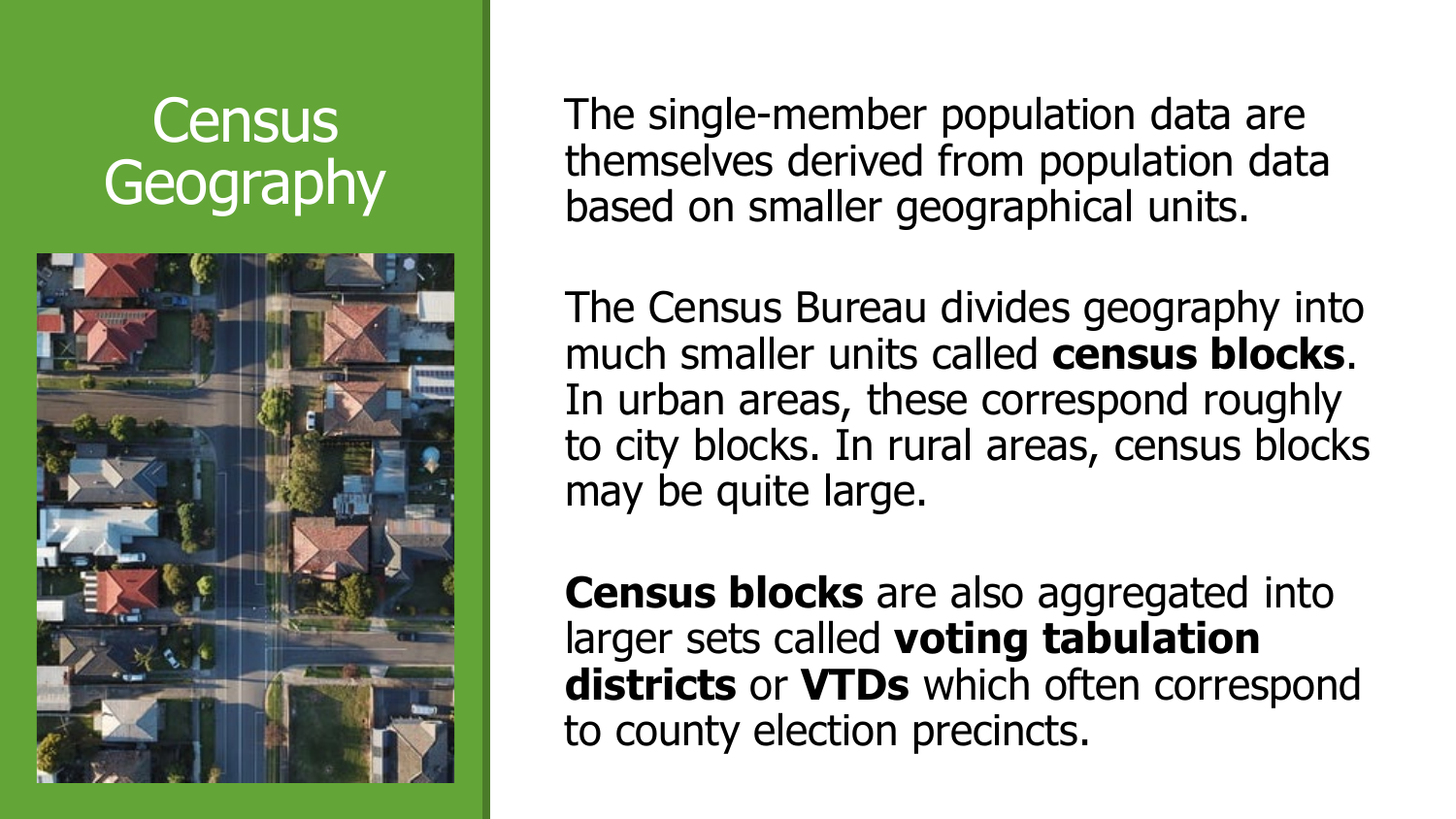# Prohibited Purpose or Effect

A reviewing court may consider as relevant factors, to the extent to which:

- malapportioned districts deny or abridge the right to vote of minority citizens;
- minority voting strength is reduced by the proposed redistricting;
- minority communities are fragmented among different districts ("cracking"); and
- minority communities are over-concentrated in one or more districts ("packing").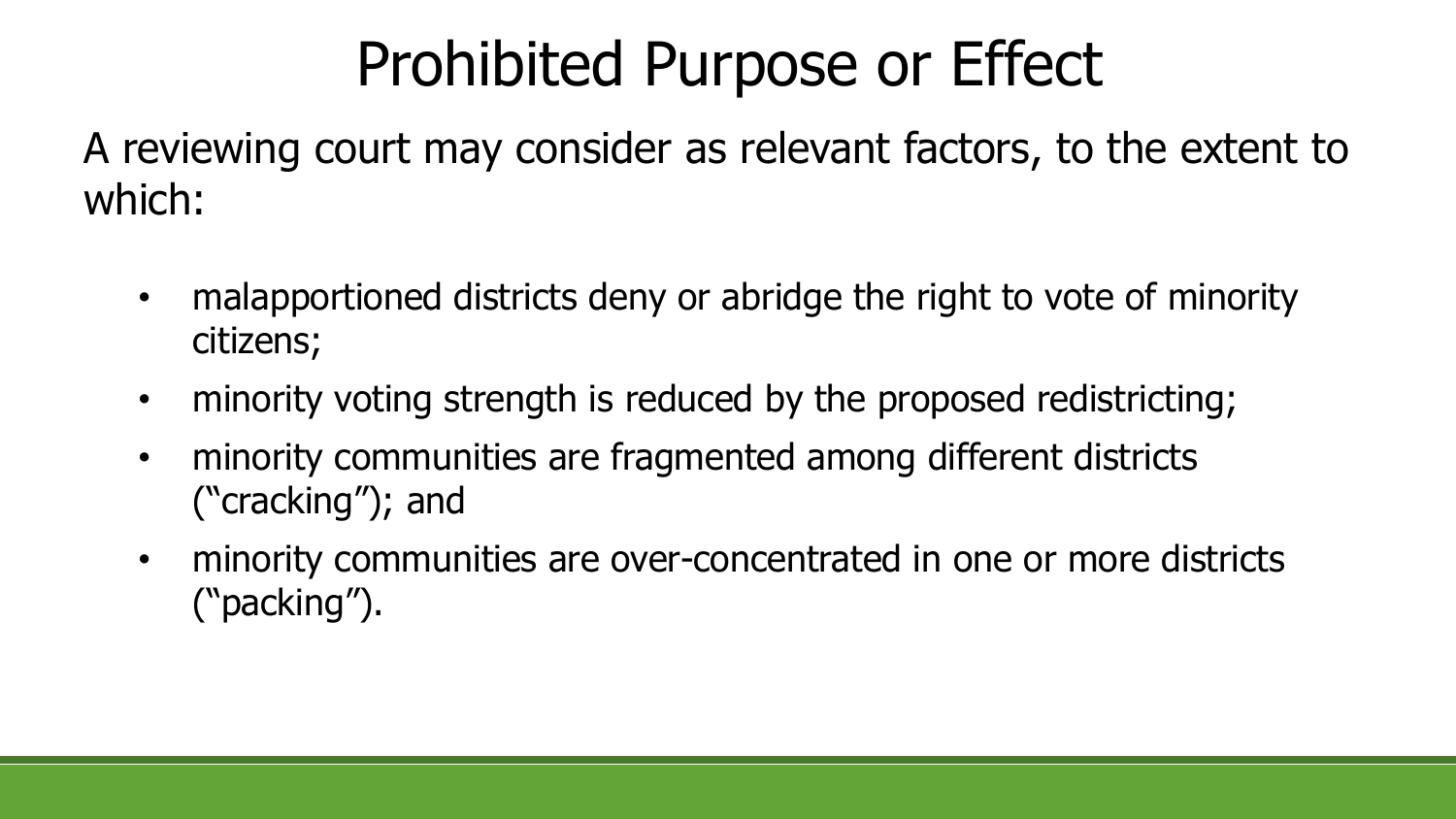# Principles Guide to the Redistricting Process

- Race may be considered;
- Race may not be the predominant factor to the subordination of traditional redistricting principles;
- Bizarrely shaped districts are not unconstitutional per se, but may be evidence that race was the predominant consideration;
- If race is the predominant consideration, the plan may still be constitutional if it is narrowly tailored to address compelling governmental interest such as compliance with the Voting Rights Act; and
- If a plan is narrowly tailored, it will use race no more than is necessary to address the compelling governmental interest.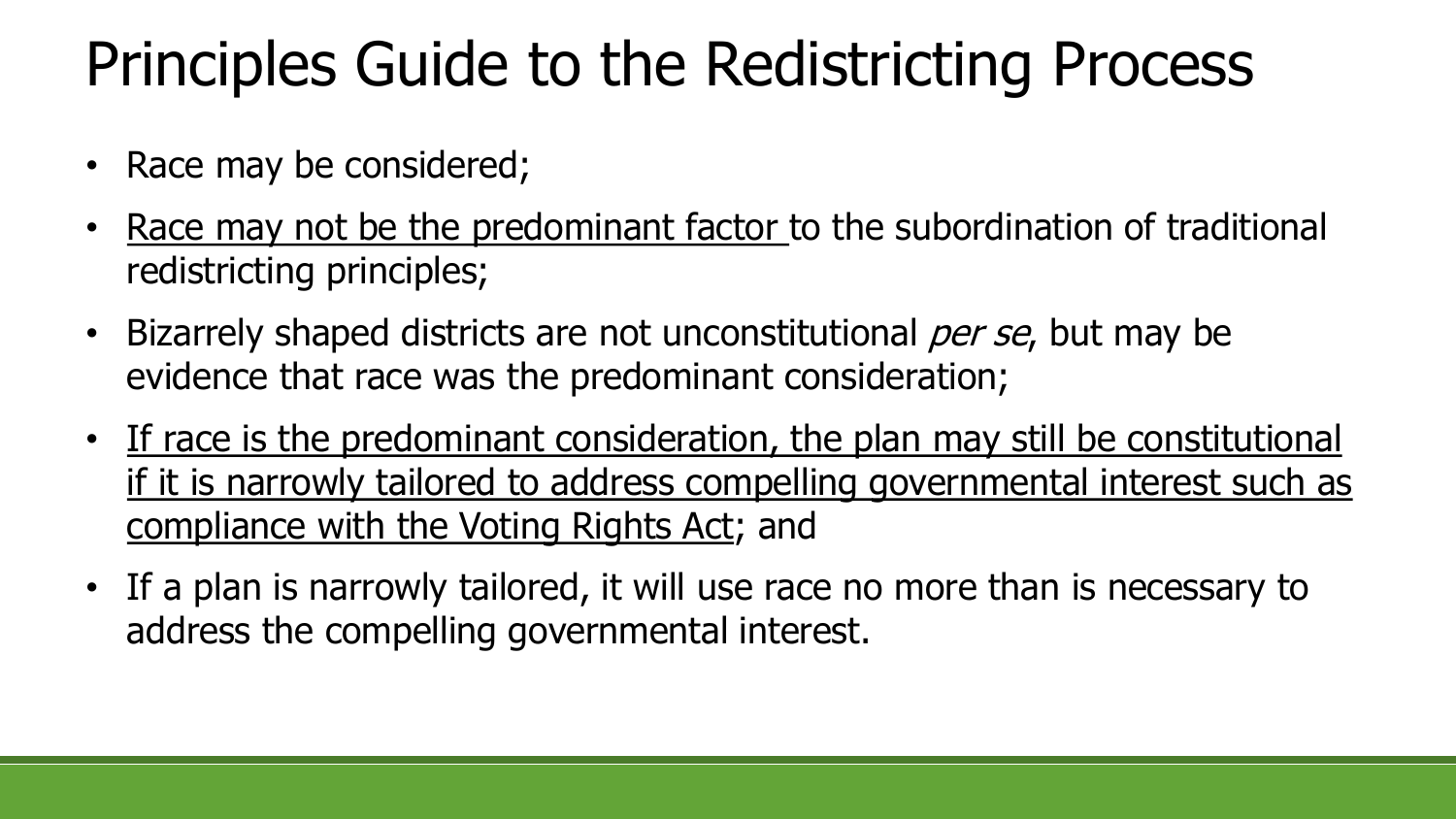# Adoption of Redistricting Criteria

- Adoption of appropriate redistricting criteria and adherence to them during the redistricting process is potentially critical to the ultimate defensibility of an adopted redistricting plan.
- Traditional redistricting criteria that the school board may wish to consider adopting:
	- $\circ$  Use of identifiable geographic boundaries
	- Maintaining communities of interest
	- $\circ$  Using whole voting precincts, where possible and feasible;
	- Basing the new plan on existing districts;
	- Adopting districts of approximately equal size;
	- $\circ$  Drawing districts that are compact and contiguous;
	- $\circ$  Keeping existing trustees in their districts; and
	- Narrow tailoring the plan to comply with the Voting Rights Act